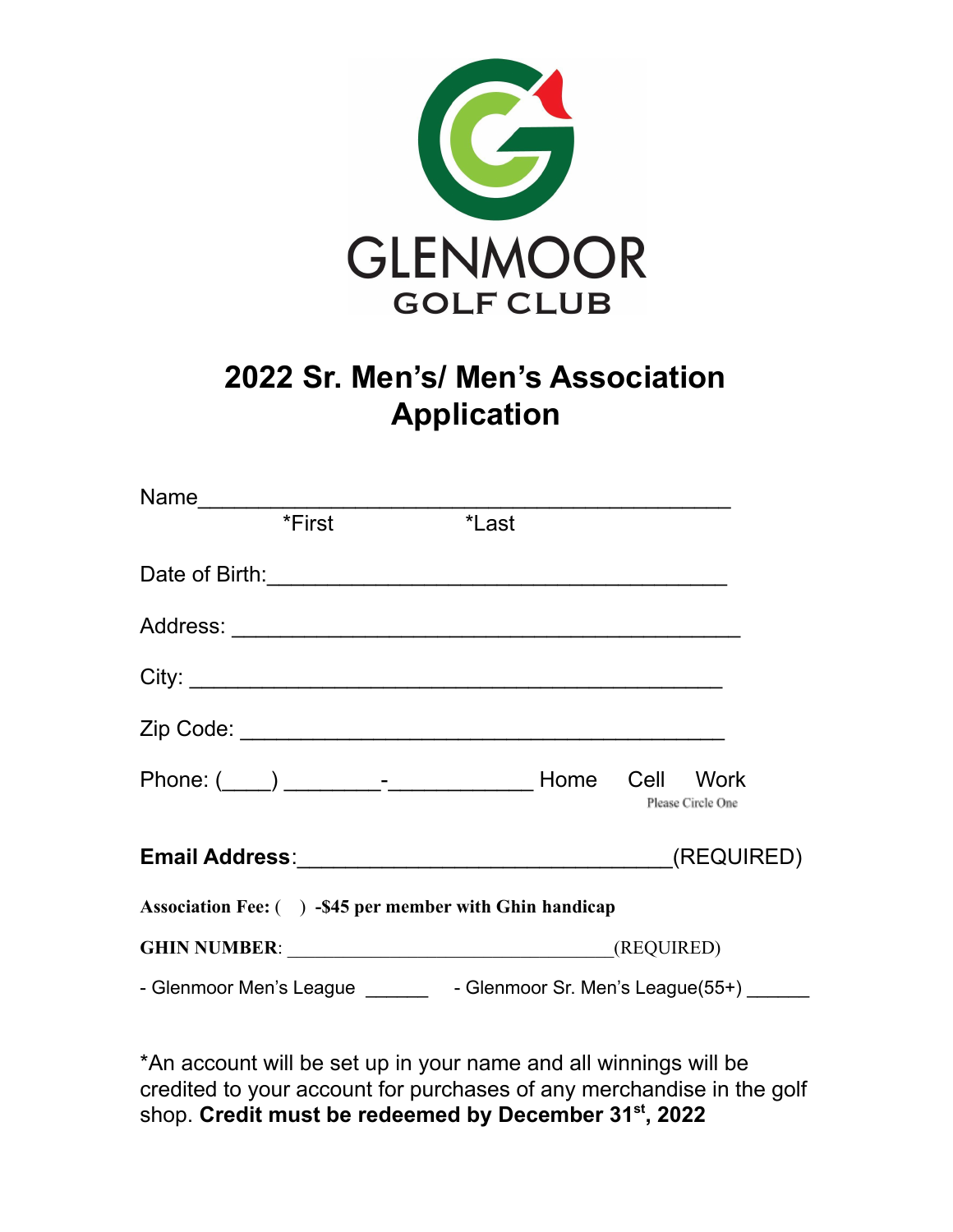**Rules:** USGA and local rules will be in effect and must be played by all members during Men's Association events.

**Association Fee:** \$45 per member

**Eligibility:** Prior to the club championship, Glenmoor Golf Club will host 9-hole events weekly on Wednesday  $&$  Thursdays, and 18-hole events on a Saturday. The Men's  $&$  Sr. Men's Club Championship will be held mid-summer.

**Weekly Fees (9-hole events):** \$20 walking, \$30 riding (REGULAR RATES)

\$12 Glenmoor Club Pass walking, \$17 Glenmoor Club Pass riding (CLUB PASS RATE)

\$8 mandatory game. (\$5 optional **cash** skins game.)

**Winnings:** Credit to the golf shop will be issued to members who place in each division.

**Handicapping: Handicaps:** UGA handicap required. All handicaps are updated daily with a soft cap and hard cap set in place by the World Handicap System. No Sandbagging! We pay Net  $&$  Gross winners in all weekday events, the world golf handicap system is updated and reviewed after each round played.

**Tees and Times:** All Men's League members will play weekly on Wednesdays and Thursdays from the BLUE OR BLACK tees. Seniors will play Wednesdays and Thursdays from the White tees (55+). Players can play anytime of the day just have to play with another member of the league to verify scores and sign scorecards. Players may book League Tee Times 7 days in advance (10 days with premium club pass) by calling the pro-shop at 801-280-1742 (extension 3).

## **Flights: Guideline for flights based on amount of players total in the field.**

Men's League Champ Flight (+-5.0)

Men's League Regular Flight (5.1 & up)

Sr. Men's League Flight

\*\***Champ Flight:** This year we will be offering a new champ flight that will be playing the black tees all year. In order to play in the champ flight you must let whoever is working the proshop know that you want to play in the champ flight for that men's league day. Anyone is able to play in the champ flight, **However,** we only recommend playing in this flight if you played in the champ division in last year's Club Championship. Last year the handicap for champ flight was (+handicaps-5.0). If you do not fall under that category it is highly recommended to play in the regular flight from the blue tees.